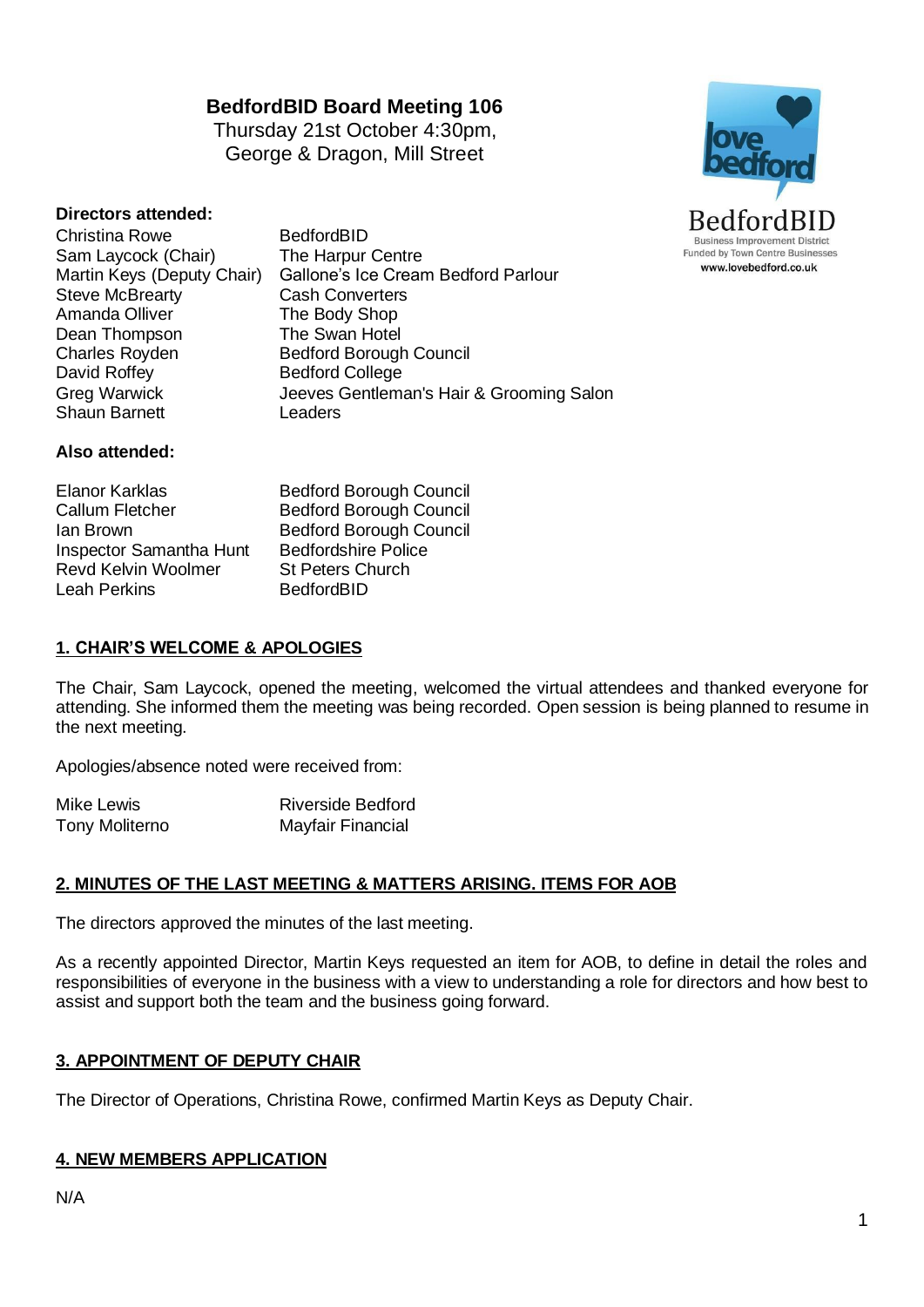# **5. TOWN CENTRE UPDATE**

Eleanor Karklas, Manager for Economic Growth & Development, Bedford Borough Council provided an overview of the town centre development works.

Depending on funding approvals from the Town Centre Priority Fund today, the plan is to have vinyl wraps on Debenhams and Beales in time for Christmas, organised by BedfordBID.

Waterstones is relocating to the former BrightHouse unit Shoe Zone is being refurbished and Foxy Wings is now being fitted out in Riverside. The owners of Riverside Bedford are refreshing and targeting a new marketing campaign to get more businesses into the empty units there. B&M are hoping for a pre-Christmas opening in the former M&S unit.

The High Street works have moved to the bottom of the High Street now, which is closed during the evenings and progressing. There was an issue with Anglian Water which is fully repaired so we can commence laying the York stone. Silver Street is looking great, and work is commencing on St Paul's Square.

The High Street Heritage Action Zone is progressing. There is a board meeting tomorrow, where one application has already been submitted and is with Historic England for approval and we have a draft application to submit. There is another building coming forward so we should have 3 buildings on site within 6 weeks. We are trying to get the money out before the end of March, so things are really progressing behind the scenes. We should see some work on the High Street buildings soon.

We ran a successful engagement competition where people took a model of Goldings to craft. We gave away 400 and our aim is to do more. It is a really good way to engage with people what is happening on the High Street.

We are looking at some funding from the Additional Restrictions Grant to fund business support initiatives after COVID-19. A pre-Christmas one reintroducing an online campaign, will look at place-making initiatives and mental health training.

Sam Laycock gave an update that the Town Centre Investment Plan has been approved and is back with the government. It has just under half a dozen schemes including the college which has just had an extension, incorporating adult education, more transport works, enhancing St Pauls Square and Station Quarter investment. They are looking to start works from next year to completion in 2025.

Sam Laycock thanked the council for their assistance during the pandemic and Greg Warwick commented on their great communication.

Christina Rowe explained the Additional Restrictions Grant funding, where BedfordBID can bid up to £50,000 which is to be split pre- and post-Christmas. This will include social media training, a video campaign focussing on businesses that opened during the pandemic and placemaking, such as giant selfwatering tubs.

### **6. COVID-19 UPDATE**

Ian Brown, Chief Officer for Public Health presented a COVID-19 update. The case rates in Bedford are rising and hospitals are under pressure. The number of deaths remains stable, but it is too many. The highest positive case rates are in 11–18-year-olds and in rural areas and rural secondary schools. The vaccination programme is progressing well in Bedford. There is a push to get 12–15-year-olds vaccinated.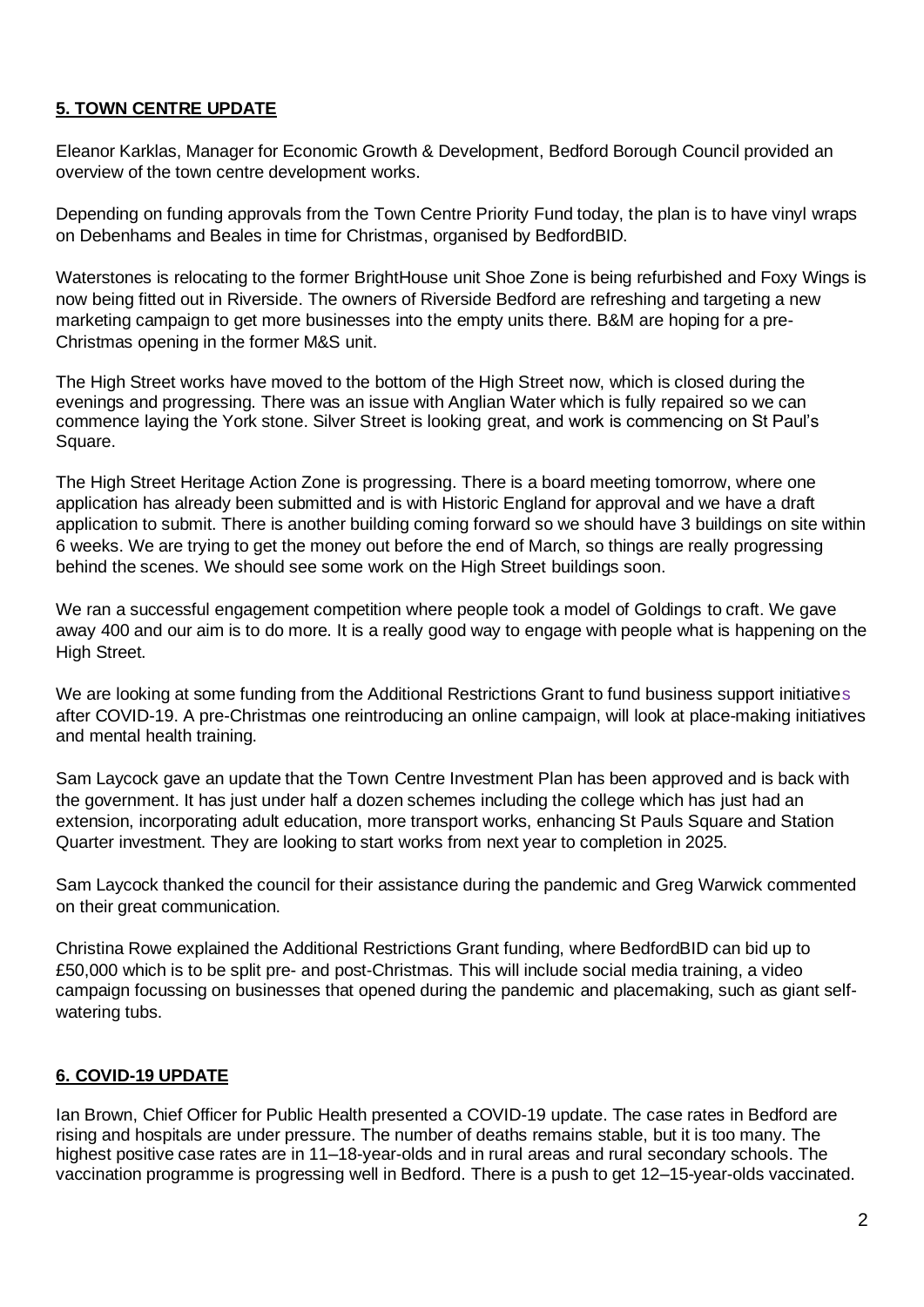We don't know what is going to happen over winter due to a number of factors and there may be additional measures introduced with Plan B e.g., mandatory face masks in certain settings, mandatory vaccination only COVID status in some settings and asking people to work from home.

There is a lot we can be doing now e.g., wearing masks in crowds and doing regular lateral flow tests. We don't need to wait for plan B.

Callum Fletcher, Manager for Corporate Safety & Commercial Regulation explained the steps that businesses can take now. Business can do risk assessments and look at measures such as staff procedures for feeling unwell, staff vaccinations, face coverings, adequate fresh air, hand sanitisers & regular cleaning, displaying an NHS QR code poster and using the NHS COVID-19 pass. He offered advice and assistance for businesses in reviewing their COVID-19 safety measures.

Sam Laycock said business have continued to adapt to the changes in guidance. The Harpur Centre has seen a reduction in customers using face masks and anything to encourage the message to wear them would be helpful.

Greg Warwick has continued requires face masks in his salon.

Martin Keys requires his staff to wear them, which encourages the customers to wear them to.

Shaun Barnett said there is no requirement for his staff to wear face masks and few customers do.

Sam Laycock said there is an opinion that not wearing masks is better for sales, which is difficult to know.

Dean Thompson said they follow the government advice, and one member of staff continues to wear a mask. He has been advised from a HR point of view, not to encourage staff to wear a mask. About 5-10% of his customers wear a mask.

Amanda Olliver said all her staff wear face masks when there are customers in store. Last Saturday was the busiest since they came back in April and she decided to allow up to 15 people in store at a time, to reduce the risk of catching COVID-19. There were a couple of times they asked customers to wait outside, and most people were fine with this and understood.

Dave Roffey said they have decided across all campuses to maintain the rules at the end of last term. There is a seating plan, and every student is facing forward and spaced apart. As well as being asked to wear a mask when moving around building, there is a meet and greet rota where a member of staff will ensure all students are wearing a mask. About 50% already have them and the other 50% have provided them. The cases at the college have been very low compared to other institutions, where they must give a daily report to the department of education of cases. Yesterday, there were 4 confirmed cases in the student population. However, this is only the reported cases. They are seeing cases in staff creep up, with 15 staff off yesterday who had tested positive. They have hand sanitising stations across campus and ask big groups to disperse. It is difficult to enforce mask wearing when they don't have to in public areas.

Ian Brown said a good proportion of the older young people have had one dose of the vaccine and we are not seeing as many cases as last term. What we are seeing is cases rising in parents who are working in schools, colleges, and business, where students are bringing it home from schools and the parents are infected. It is only mild but disruptive to business and education.

In Brown said they are looking to use funding to prepare for winters and welcomed ideas for this. They have suggested some ideas to the council which are being considered.

Callum Fletcher said there is a link on the presentation slides to contact them for any assistance.

*ACTION:* Sam Laycock said they would think about some ideas, such as refreshing to COVID-19 guidance posters.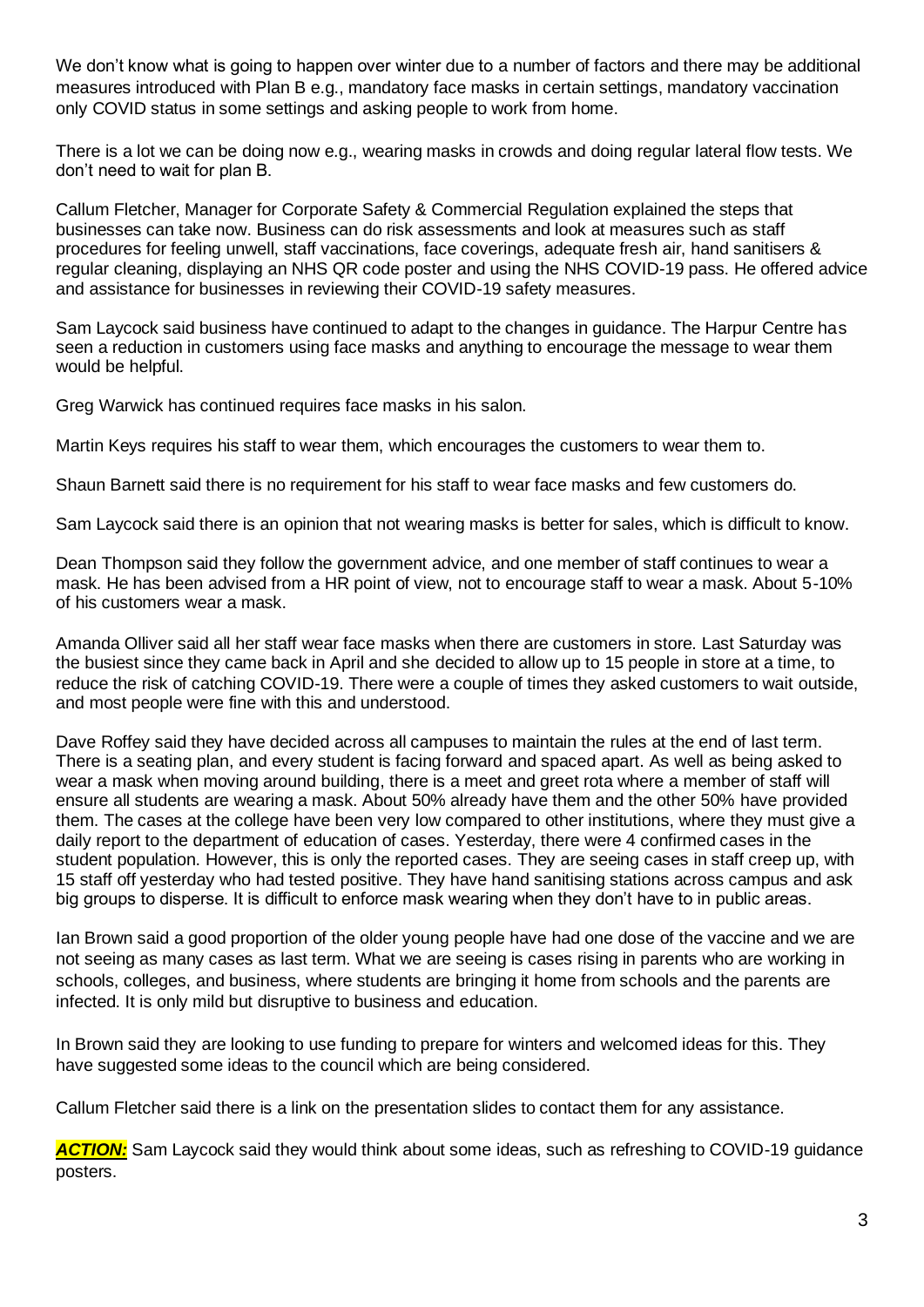### **7. UPDATE FROM SAM HUNT, BEDFORDSHIRE POLICE**

Inspector Samantha Hunt Bedfordshire Police updated the board that Sergeant Cliff Kaile is now on the town policing team. They are working on a Christmas Retail initiative to deter shoplifting. The team do not usually deal with shoplifting, which goes through to the response team. If they come through as violent though, their team will respond. Umar and Neil are working on an operation around deterring shoplifting though and linking with additional support from other officers and resources, giving a better present in the town centre in the lead up to Christmas.

Based on the feedback from the Have Your Say survey, the priority focus is around drugs. Last week, 2 people were arrested for possession with intent to supply with knives in their possession. This priority will be reviewed after 3 months, where the public will be consulted again for what they would like the police to focus on.

They have been using social media, where they put news of an arrest on there, for a breach of community behaviour order. He is on bail with conditions. There was another male causing issues in town and he now has a CBO, which he has not breached.

Operation Highgate has restarted with the purpose being information sharing. In November, they are trialling a Town Centre Intervention Group (TIG) amongst partners, based on the model in Luton. The police will provide their top 5 nominals in relation to street drinking and begging. They will cross reference with Path 2 Recovery (P2R) who also engage with these people, to ensure they have all the support they need to safeguard them and break the cycle.

Samantha Hunt encouraged the board to follow the local police team on social media. They have 3 PCS, 1 PCSO and 2 specials which is a very small team, but they are working on the priorities and being as visible as possible. She asked if there is anything else that needs to be raised for the team to look at.

Steve McBrearty said the level of street drinking at Greenhill Street by the bus station has been a lot worse recently and the staff are complaining. Today, there was 2 groups sat around the benches in various states of consciousness. Occasionally they get moved on but are back within half an hour. His staff have been instructed to log everything on BeBAC.

Christina Rowe said she has been travelling by coach recently and there is a number of street drinkers at a certain time in the bus station area. The other passengers said it is a regular occurrence, where these people are drunk and violent and then they disperse.

Sam Hunt said the bus station is on their radar, which can be seen on their patrols on social media. They have recently been working on Tavistock Street which has displaced the problem, as well as the bus station being used for shelter in the winter weather. These people have homes but it all stems from addiction, which is really difficult in terms of what the police can do unless they are committing an offence or ASB. The TIG is intended to tackle this public health issue. CBOs are quite difficult to get and evidence needs to be reported directly to the police, not just BeBAC. It is important to collect the data to be able to bid for funding for extra resources, like they did with Operation Primrose.

Steve McBrearty said that when BeBAC was started, one of the reasons was to enable the collection of data which would be used to to support the police in their budgeting decisions to help argue for more resources.

Sam Hunt said the police priority budgeting (PPB) review happened 2 years ago, before she arrived, and it may be what that data was used for, which has led to the resources we have.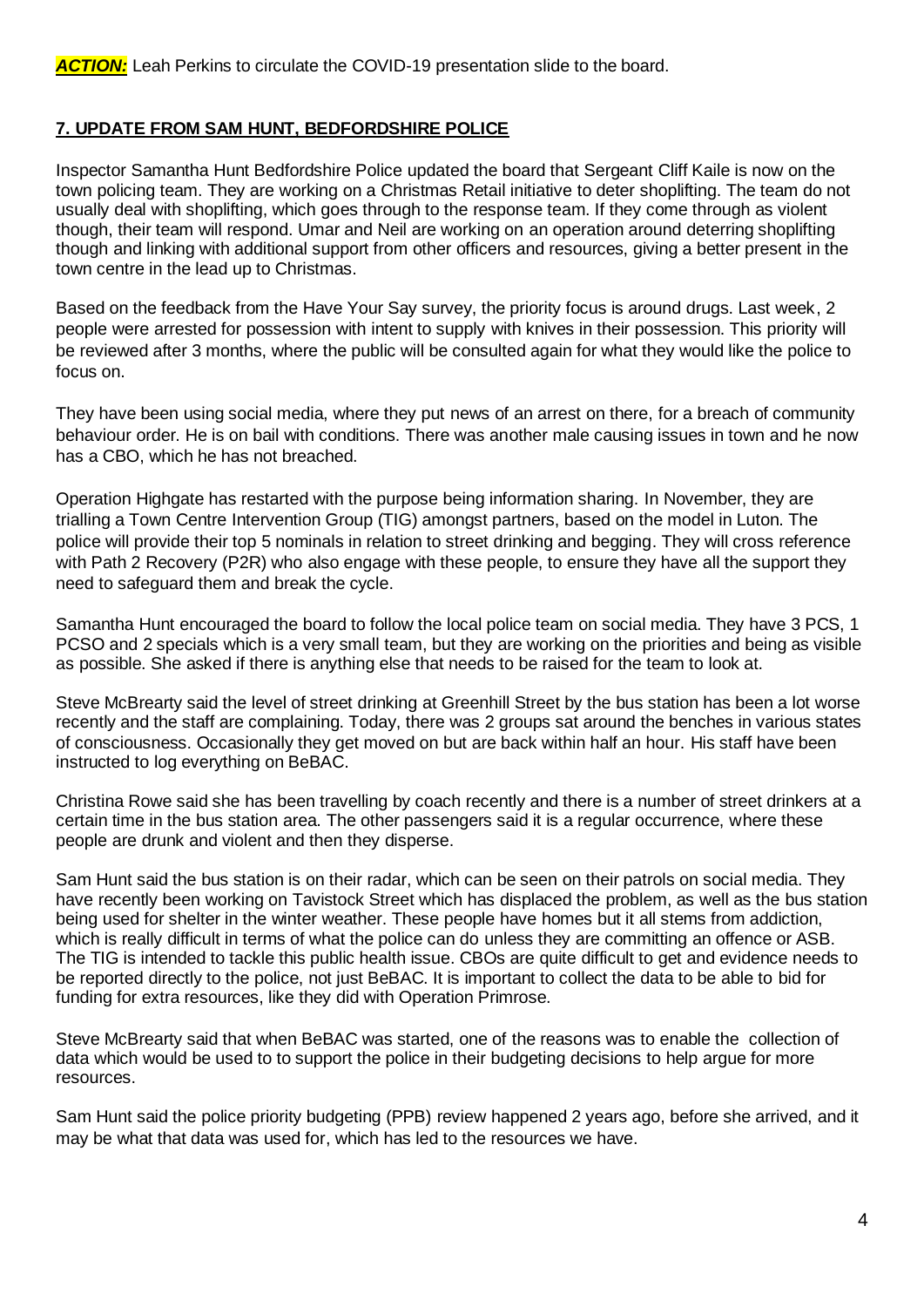Sam Laycock reiterated we need to report directly to the police to ensure this area becomes a police hotspot. They also come from Harpur Square and Pigeon Square and all congregating together.

Sam Hunt said they are doing a big recruitment drive to assist with the 101 reporting. If you are reporting retrospectively, the police will not be dispatched but it will be added to the data. Warnings are being given to those acting aggressively but the police cannot do anything if they are just drinking. The Public Spaces Protection Order (PSPO) is a controlled drinking zone, no not alcohol zone. This means that it is only an offense if they have an open container and don't hand over that container. They have to be likely to cause ASB and not hand over the alcohol.

Sam Laycock asked if they could offer the police any support with the Christmas shoplifting initiative.

**ACTION:** Samantha Hunt to talk to Cliff Kaile how the BID can support the police with this and liaise with Sam Laycock.

Charles Royden said he had a call last week about a stolen bike and the police said they don't investigate this anymore. Charles contacted the control room, where CCTV was checked, and the offender was identified and arrested. He asked if this is a decision that has been made by the police.

Samantha Hunt said they would always record a crime, but decision may have been decided to file it at source.

Charles Royden said that we have excellent CCTV coverage in the town centre and always willing to assist police.

**ACTION:** Samantha Hunt to find out about the police recording and investigating bike thefts and let Sam Laycock know.

Sam Laycock thanked the police and BID team for recent dealings with first aid incidents.

Christina Rowe reiterated concern about the use of BeBAC information being shared with police to specifically be used with regards to funding.

Martin Keys was asking how we can log this information regarding hotspots.

Leah Perkins confirmed that this information, including criminal intelligence and hotspots, is regularly shared with the police in Operation Highgate meetings. However, how it is used in police budgeting decisions is a separate matter.

Sam Laycock said with the bids Safer Streets, the maps do not show this information.

Martin Keys expressed concern regarding budgets being based on their caseloads and the information is being highlighted to them, but they are still not getting that funding. There is a link missing with this information between us and the police. People do not report due to the lack of police response.

Leah Perkins suggested online reporting prevents people from being on hold. Charles Royden said the online reporting tool directed him to calling 101, which could be dependent on the crime.

Christina Rowe explained the changes at Inspector level presented further challenges with the loss of valuable background knowledge and consistency to follow through agreed actions.

Martin Keys suggested getting the police office staff more involved.

**ACTION:** Christine Rowe to look into the police use of BeBAC information.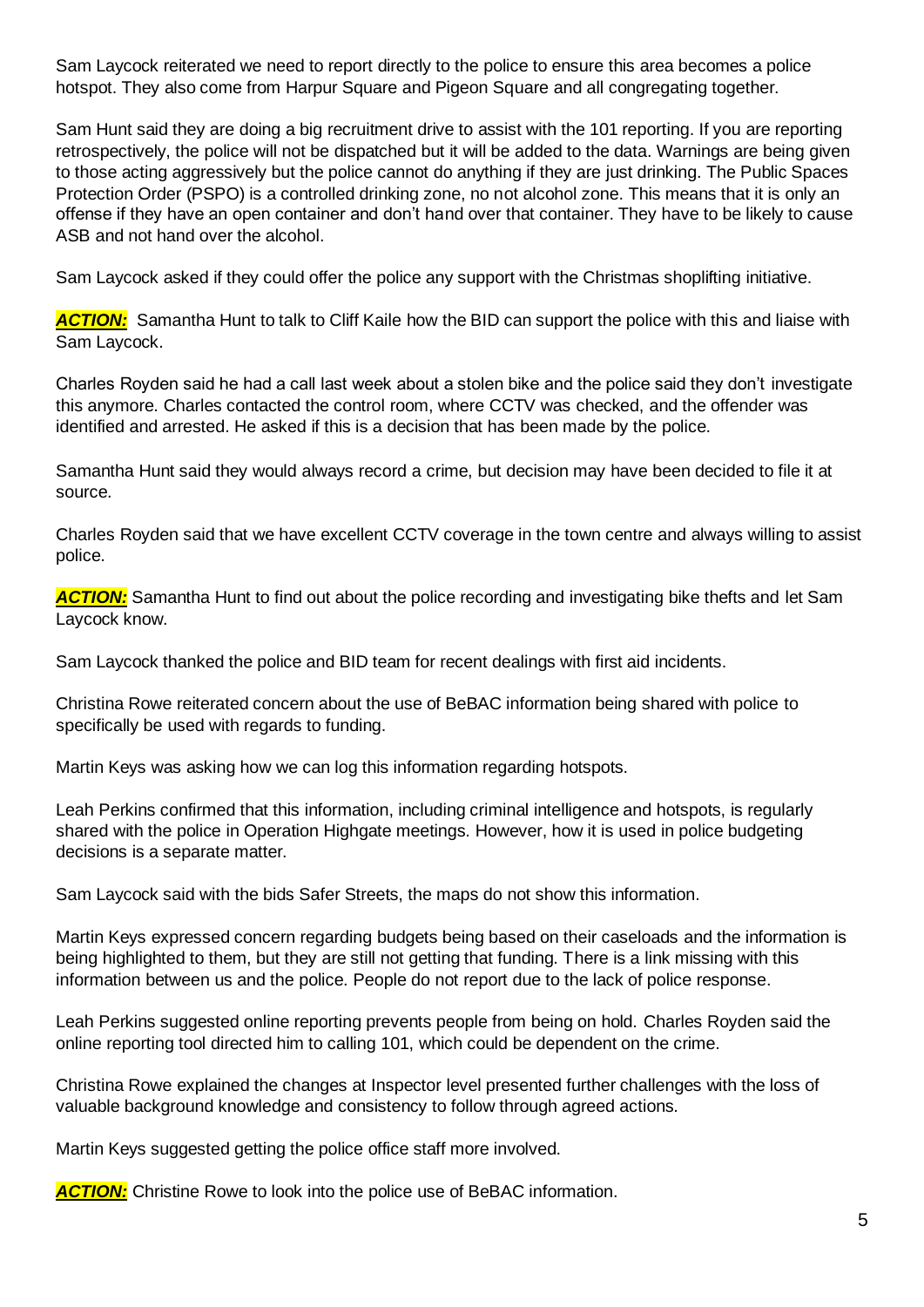Sam Laycock explained how on the recent police action day, police were tied up with an incident after a few minutes.

Revd Kelvin Woolmer was a police officer for 30 years and when they were under resourced, the locals became aware and ASB and shoplifting went up. They would then flood the area with officers for 2-3 days at a time. The Ratepayers Association said that the town centre pays a lot of money into the budgets for policing for the town centre, which he raised in 2017. It might be worth pushing that with the new Police and Crime Commissioner, who is promising to put more officers on the street. Kelvin is on the interview board, and they are interviewing a lot more.

Greg Warwick said that moving the problem to other areas does not solve it, where Steve McBrearty and Martin Keys added they have witnessed this displacement to their business locations.

Sam Laycock said Sarah Stevens has been promoted in the council safety team and is very knowledgeable and collaborating with the police on this new operation.

### **8. DIRECTOR OF OPERATIONS UPDATE**

Christina Rowe, Director of Operations, referred to the previously circulated update highlighting updates including vacant units. They key thing is there is a list of health activity going on in the vacant units, including some work being done on Greyfriars, the old police building. We will also be dressing some of the larger vacant units, hopefully in time for Christmas.

The Christmas lights on the 22<sup>nd of</sup> November will be a very soft launch which is good given the recent information from the government. As per the update, there will be a series of events throughout December, which we are working on with the council, giving compelling reasons for people to come into town.

Sam Laycock said that we will be informing the public there will be no showstoppers but lots happening around town including reindeers, trails and lots more. We want people to feel safe whilst supporting businesses.

### **9. ONGOING ITEM – GENERAL OPEN DISCUSSION**

There was a discussion on business Christmas hours and how businesses have reduced their opening times and days when it is quieter. Martin Keys said it is down to the individual businesses to think with conscious care. By cutting down opening hours, it is encouraging more people to shop in a smaller time window.

Dean Thompson is capping the bookings to lower than usual but more because of concern around food supplies, where they have prepared a freezer for turkeys.

Sam Laycock asked what else can be done as a BID, other than getting the word out. Martin Keys said communication is key to get all messages out there in advance e.g., a list of businesses that are open.

Despise some criticism for freezing car parking charges, Charles Royden said it is important car parking is low and you can park in town every day for free in Bedford.

Charles Royden said the High Street works will be finished by the  $4<sup>th</sup>$  December, but it expected to be in November. Then it will be resurfaced from top to bottom. The extra funding that is coming in is changing when the St Pauls Square works will commence. The amount of development that will happen in Bedford as a result of this huge investment is phenomenal – rebuilding the station area, Prebend Street etc. There are a lot of talks going on about the economic development and it would be good to invite the mayor to a meeting one day to share all this.